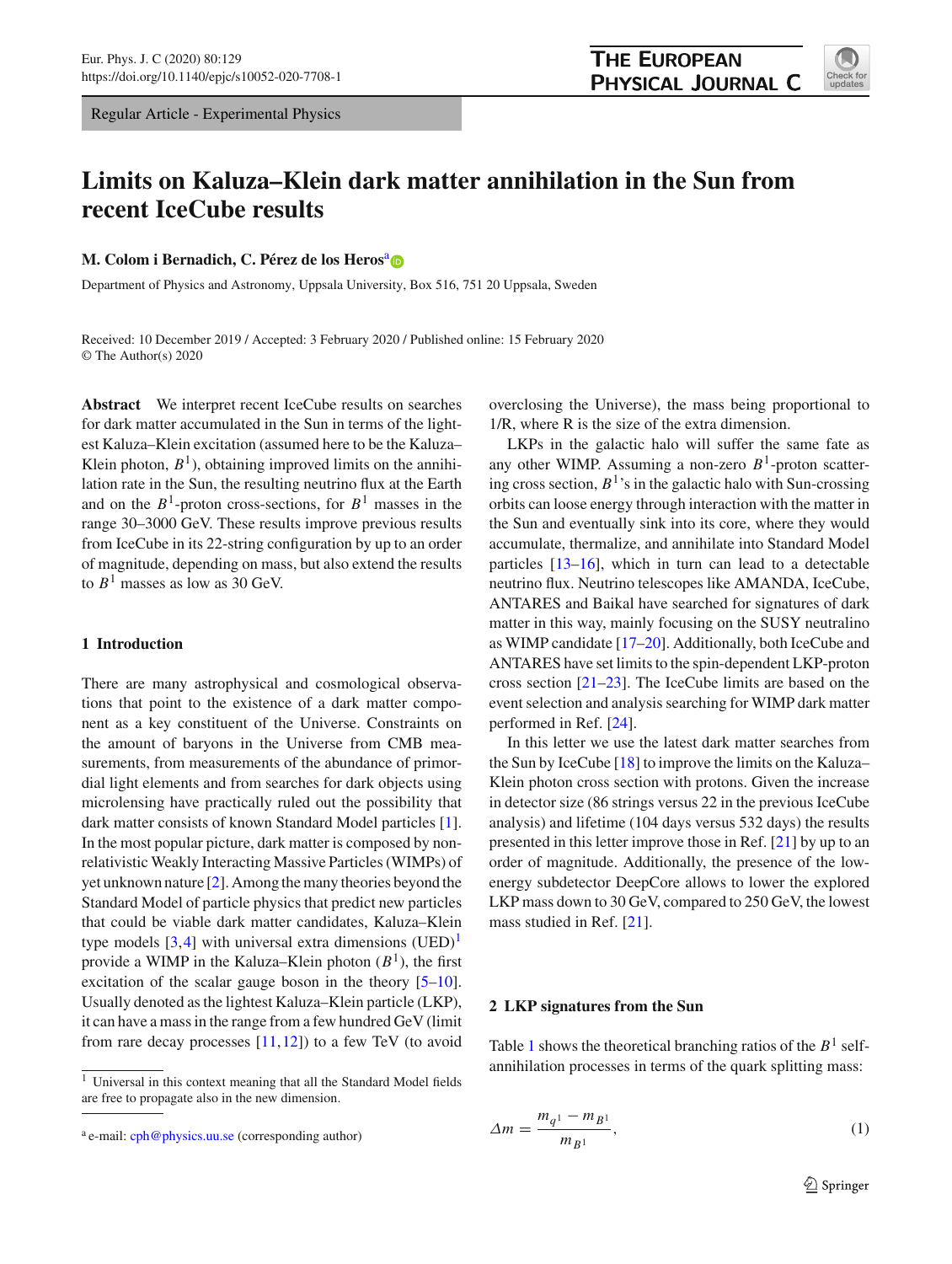<span id="page-1-0"></span>**Table 1** Table with the branching ratios of the main annihilation channels of  $B^1B^1 \to X\overline{X}$  in terms of two values of the quark splitting mass. The last channel corresponds to a Higgs-anti-Higgs pair. Source: Ref. [\[6](#page-4-8)]

| Channel                                                                | $\Delta m = 0$ | $\Delta m = 0.14$ |  |
|------------------------------------------------------------------------|----------------|-------------------|--|
| $v_e \overline{v}_e, v_\mu \overline{v}_\mu, v_\tau \overline{v}_\tau$ | 0.012          | 0.014             |  |
| $e^+e^-, \mu^+\mu^-, \tau^+\tau^-$                                     | 0.20           | 0.23              |  |
| $u\overline{u}$ , $c\overline{c}$ , $t\overline{t}$                    | 0.11           | 0.077             |  |
| $d\overline{d}, s\overline{s}, b\overline{b}$                          | 0.007          | 0.005             |  |
| $\phi \overline{\phi}$                                                 | 0.023          | 0.027             |  |

where  $m<sub>a</sub><sup>1</sup>$  is the first fermion excitation in the Kaluza–Klein theory within universal extra dimensions [\[6\]](#page-4-8). The mass at which the LKP can be a good dark matter candidate depends on this splitting, which drives the co-annihilation with the higher KK modes which, in turn, determines the relic abundance [\[25](#page-5-8)]. Among the final annihilation products, only the weakly interacting neutrinos are able to escape from the Sun and be detected in neutrino observatories on Earth. Neutrinos resulting from these annihilations are also expected to be easily distinguishable from thermonuclear reaction products because the value of  $B<sup>1</sup>$  mass needed for it to be a good dark matter candidate  $(m_{B^1} > O100 \text{ GeV})$ .<sup>[2](#page-1-1)</sup>

Assuming that the capture and annihilation rates of *B*<sup>1</sup> particles in the Sun, Γ*C* and Γ*A*, have reached an equilibrium [\[6](#page-4-8),[26\]](#page-5-9), the relationship between them can be written as  $\Gamma_A$  =  $\frac{1}{2}$  $\Gamma_c$ , where the one half factor comes from the fact that one annihilation requires two captured *B*1. This means that, assuming a particular velocity distribution for dark matter in the solar neighborhood and a solar structure model, the  $B<sup>1</sup>$ proton scattering cross section, which drives the capture, is proportional to the annihilation rate,

$$
\sigma^i = \lambda^i \left( m_{B^1} \right) \varGamma_A \tag{2}
$$

where the proportionality constant  $\lambda^i$   $(m_{B^1})$  depends on the mass of the  $B<sup>1</sup>$ , and the superscript *i* can take the values SD (for spin-dependent cross section) or SI (for spinindependent cross section). The neutrinos produced in the core of the Sun have to be numerically propagated to a detector on Earth to predict the detectable neutrino flux per unit area and time in the detector,  $\Phi_{\nu}$ , which is proportional to the annihilation rate,  $\Phi_{\nu} = \eta \left( m_{B^1} \right) \Gamma_A$ . Such neutrino propagation must also take into account the solar composition, neutrino interaction processes with matter (such as absorption, re-emission, decays of secondary particles into neutrinos, etc.) and neutrino oscillations.

Note that the efficiency of LKP capture by the Sun is sensitive to the low-velocity tail of the, really unknown,



<span id="page-1-2"></span>**Fig. 1** Predicted energy spectra of muon neutrinos (solid lines) and anti-muon neutrinos (dashed lines) at the detector from  $B<sup>1</sup>$  annihilations, for three different values of  $m_{B<sup>1</sup>}$ . An extra peak at the end of the spectra produced by neutrinos that escape the Sun without interacting has been omitted from the plot for the sake of legibility, but it is considered in the calculations. Note the normalization in relative energy units

LKP velocity distribution in the galaxy,  $f(v)$  (lower velocity particles fall easier below the escape velocity of the Sun after collisions with solar matter). We assume here a standard Maxwellian dark matter velocity distribution. Although there is accumulating evidence for a non-Maxwellian component in *f* (v) from recent Gaia and Sloan Digital Sky Survey (SDSS) data [\[28](#page-5-10)], the modifications to the Maxwellian distribution affect mainly the high-velocity tail, and are expected from simple kinematics to bear limited consequences for capture in the Sun. See Ref. [\[29\]](#page-5-11) for a detailed discussion on the effects of astrophysical uncertainties on the calculation of dark matter capture in the Sun.

<span id="page-1-3"></span>We simulated one million annihilation events at the core of the Sun and we propagated the neutrinos to a detector in the ice at latitude 90◦ S during the austral winter using WimpSim [\[27](#page-5-12)], for different assumed values of  $m_{B^1}$ . The simulations themselves do not include any information on the capture conditions or  $\Gamma_A$ , but they do require a solar structure model as an input for the propagation of neutrinos, in this case the one from Ref. [\[30](#page-5-13)]. Figure [1](#page-1-2) shows the energy distribution of the muon (plus anti-muon) neutrino fluxes at the Earth per unit area *A* and per annihilation in the Sun, as a function of reduced energy  $z = E_v / m_{B^1}$ ,

$$
\frac{d\Psi_{\nu}}{dz} = \frac{dN_{\nu}}{dAdN_{A}dz} \tag{3}
$$

for some values of  $m_{B^1}$ . As expected, heavier  $B^1$  particles produce steeper profiles in energy because of absorption of high-energy neutrinos on their way out of the Sun. The convolution of those spectra with the effective area of the detector gives a prediction of the number of events  $\mu_s$  per number of annihilations  $N_A$ , expected at the detector

<span id="page-1-1"></span><sup>&</sup>lt;sup>2</sup> There are experimental limits on the lowest allowed mass for  $B<sup>1</sup>$  that we discuss below.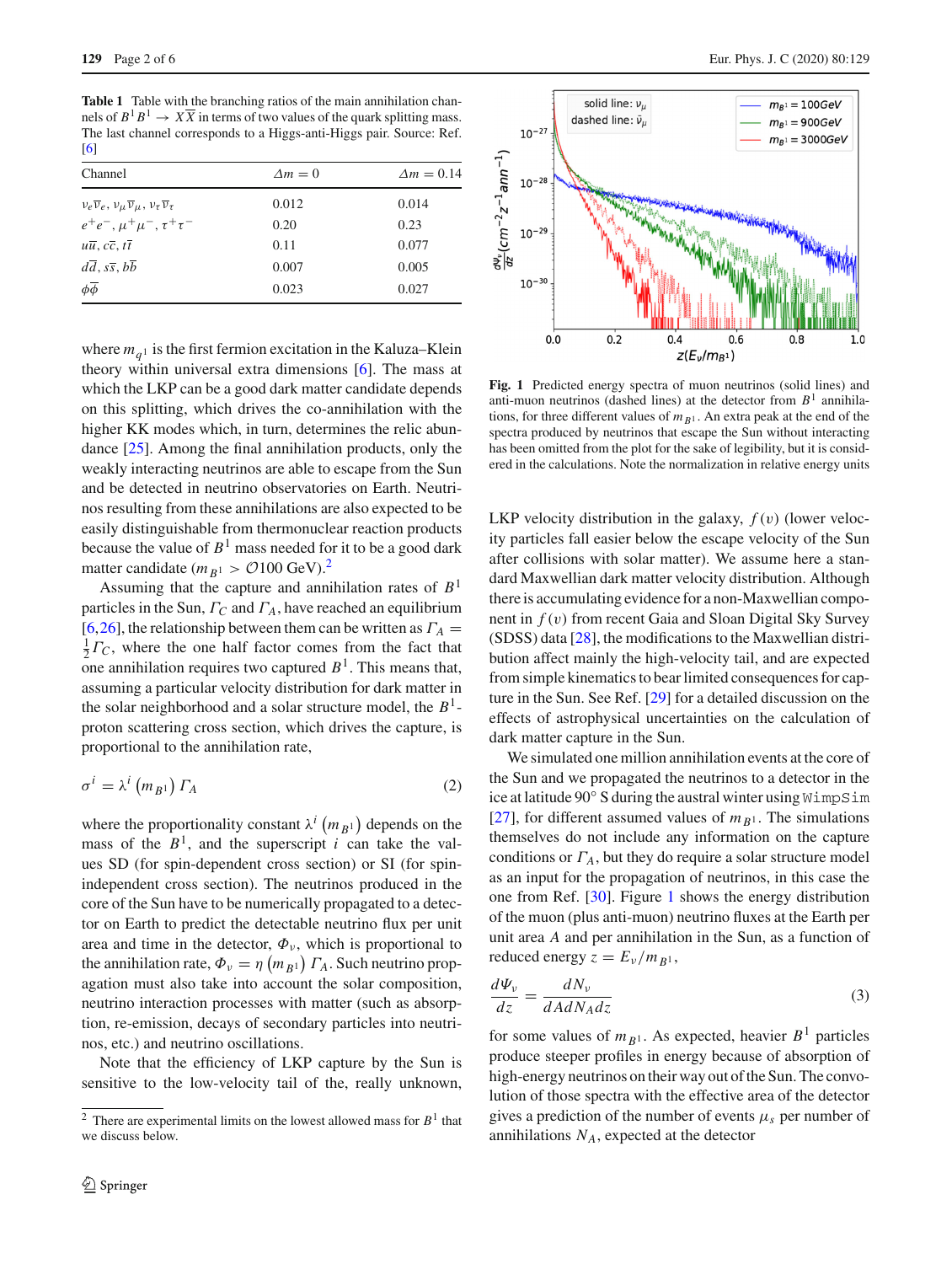

<span id="page-2-0"></span>**Fig. 2** Median angular resolution as a function of  $B<sup>1</sup>$  mass for the IceCube 86-string configuration (IC-86, blue line) and the 22-string configuration (IC-22, orange line). The bump at  $m_{B<sup>1</sup>} = 100$  GeV in the former is due to the transition from DeepCore resolution to IceCube resolution [\[18](#page-5-7)]. Values calculated at the discrete mases denoted by the dots. Lines are a linear interpolation between the dots to guide the eye

<span id="page-2-1"></span>
$$
\frac{d\mu_s}{dN_A} = \int_0^1 \frac{d\Psi_\nu}{dz} A_{eff} (z) dz
$$
\n(4)

In order to take into account the finite angular resolution of the detector, the direction of each event has been randomly smeared using the median angular resolution of Ice-Cube shown in Fig. [2,](#page-2-0) which has been computed from the median muon neutrino energy at every  $m_{B<sup>1</sup>}$  and the corresponding mean angular separation between the original neutrino and the reconstructed muon trajectories (see Ref. [\[18\]](#page-5-7) for the explicit relation).  $\Theta$  is used to spread the predicted signal [\(4\)](#page-2-1) with a 2D Gaussian distribution centered around the Sun on the celestial sphere:

$$
\frac{d\mu_s}{dN_A d\psi} = \frac{d\mu_s}{dN_A} \frac{C}{\Theta^2} e^{-\psi^2/2\Theta^2} \sin\psi \tag{5}
$$

where  $\psi$  is the angle from the Sun ( $\psi_{\odot} = 0$ ), and *C* a normalization constant. The expected angular distribution of the signal, for a few  $B<sup>1</sup>$  masses as a function of angle with respect to the Sun position is shown in Fig. [5.](#page-3-0)

## **3 Data selection**

We use the muon-neutrino effective area corresponding to the latest solar dark matter search from IceCube [\[18](#page-5-7)], shown in Fig. [3.](#page-2-2) The figure shows the effective areas for IceCube and DeepCore for muon neutrinos as a function of neutrino energy,  $E<sub>v</sub>$ , for the case of neutrinos arriving near the horizon, since the Sun is always close to the horizon in the South Pole. For this analysis, both curves are summed and the entire detector is treated as one single array. Only muon events are considered here since the long muon tracks allow pointing



<span id="page-2-2"></span>**Fig. 3** The combined muon and anti-muon neutrino effective area for both the DeepCore (blue) and main IceCube array (red) for horizontally arriving neutrinos as a function of the neutrino energy. Uncertainties are not shown, but they can be as large as 30%. Source: Ref. [\[18](#page-5-7)]

back to the Sun. *Muon* in what follows refer to both muons and anti-muons since IceCube can not distinguish between particles and antiparticles.

The predicted signal (Eq. [4\)](#page-2-1) can be compared with the actual observed signal rate to compute Γ*A*:

<span id="page-2-3"></span>
$$
\frac{d\mu_s}{dt} = \frac{dN_A}{dt}\frac{d\mu_s}{dN_A} = \Gamma_A \frac{d\mu_s}{dN_A} \tag{6}
$$

and  $\Gamma_A$  is used to calculate the  $B^1$ -proton scattering cross sections through Eq. [\(2\)](#page-1-3). The conversion factors  $\lambda^i$  ( $m_{B1}$ ) are obtained with the DarkSUSY software [\[31](#page-5-14)], and include the information on the solar structure and the dark matter velocity distribution in the solar neighborhood  $[26]$  $[26]$ . Figure [4](#page-3-1) shows the expected number of events at the detector per annihilation as a function of  $B<sup>1</sup>$  mass calculated with Eq. [\(4\)](#page-2-1)

We use the data from Fig. 6 in Ref. [\[18\]](#page-5-7), which we present here combined for DeepCore and IceCube in Fig. [5,](#page-3-0) in order to extract limits on the spin-dependent *B*1-proton cross section as a function of  $B<sup>1</sup>$  mass. The data set was obtained during 532 days of exposure between May 2011 and May 2014. As thoroughly explained in Ref. [\[18\]](#page-5-7), several filters were applied to the data sample in order to minimize the presence of background. Data was only taken into account if measured during austral winters, when the Sun is below the horizon, in order to avoid overlap with *atmospheric muons* originating from cosmic-ray induced showers in the atmosphere above the detector. For this reason, only muons with upward trajectories were selected. Still, *atmospheric muon neutrinos* created at any declination can cross the Earth without interacting and reach the detector from below, being an irreducible background. Boosted decision trees were used to maximize signal separation and reduce background.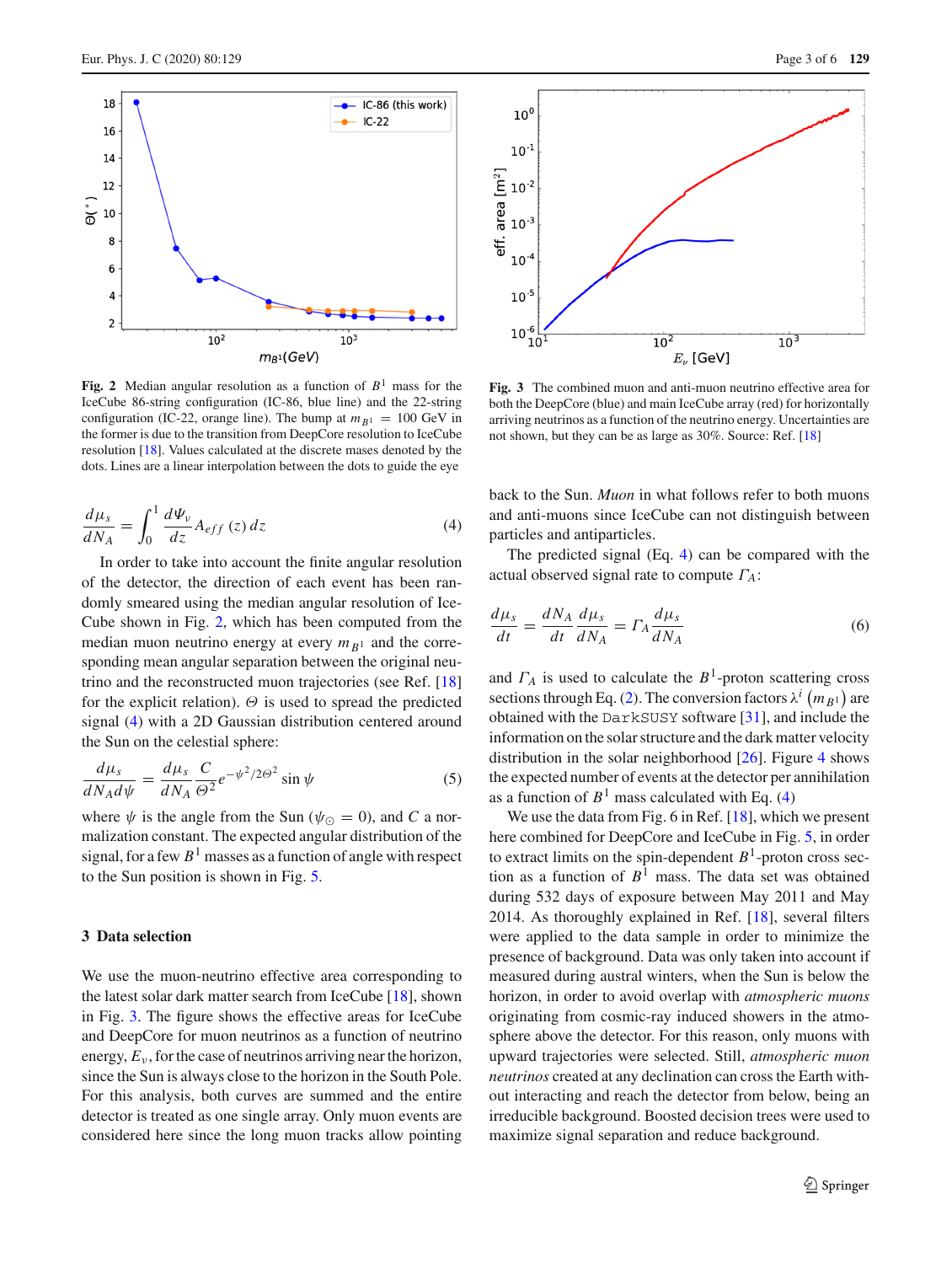

<span id="page-3-1"></span>**Fig. 4** Expected number of events in IceCube per annihilation as a function of  $B<sup>1</sup>$  mass. The blue dots (IC-86) show the result of this work (using Eq. [\(4\)](#page-2-1) with the effective area of Ref. [\[18\]](#page-5-7)), while the orange dots show the result using the effective area of the 22-string IceCube configuration (IC-22) [\[24](#page-5-6)], which was the basis for the previous Kaluza– Klein analysis [\[21](#page-5-4)]. Values calculated at the discrete mases denoted by the dots. Lines are just a linear interpolation between the dots to guide the eye

# **4 Results**

Figure [5](#page-3-0) shows that no statistically significant deviation from the expected background was detected in the IceCube solar analysis, so a 90% confidence level limit on the  $B<sup>1</sup>$ -proton cross section can be extracted from the data by setting a limit to Γ*A*. The amount of expected signal events per unit of time can be estimated as

$$
\frac{d\mu_s}{dt} \simeq \frac{\mu_s}{\tau} \tag{7}
$$

where  $\tau$  is the total exposure time, 532 days in our case. We proceed with a "counting experiment", comparing the number of background events to the number of observed events extracted from Fig. [5,](#page-3-0) and construct Poisson confidence intervals for the signal strength  $\mu_s$ , calculated with the Neyman method using the algorithm developed in Ref. [\[32](#page-5-15)], including the detector systematic uncertainties from Ref. [\[18](#page-5-7)]. A limit on  $\mu_s$  is easily translated to a limit on  $\Gamma_A$  through equation [\(6\)](#page-2-3) and further to limits on  $\sigma^{SI}$  and  $\sigma^{SD}$  through equation [\(2\)](#page-1-3). Table [2](#page-4-9) shows the results for a series of  $B<sup>1</sup>$  masses. Limits at 90% confidence level on the signal strength ( $\mu_s$ ), the annihilation rate in the Sun ( $\Gamma_A$ ), the muon flux at the detector above 1 GeV  $(\Phi_{\mu})$  and the spin-independent and spin-dependent cross sections ( $\sigma^{SI}$ and  $\sigma^{SD}$ ) are shown, along with the median angular resolution ( $\Delta\theta_v$ ) and mean muon energy at the detector  $(\langle E_\mu \rangle)$ for each signal model.

Figure [6](#page-4-10) shows  $\sigma^{SD}$  versus  $B^1$  mass for the current analysis (blue dots) and the previously published analysis by Ice-Cube in the 22-string configuration (orange dots), where it



<span id="page-3-0"></span>**Fig. 5** Expected background (dark blue line) within the range of maximum systematic uncertainties (shaded area), the actual number of detected events at every angular bin (red dots) and the expected signal (multiplied by three for visualization) for some values of  $m_{B<sup>1</sup>}$  (light blue, orange and green), as a function of angle with respect to the Sun (in cosine in the lower axis and degrees in the upper). Data from Ref. [\[18](#page-5-7)]

can be seen that the constraints have been improved by up to one order of magnitude. The figure also shows the results from the ANTARES collaboration [\[23](#page-5-5)] (black curve). The shaded area shows the disfavoured mass region for the first Kaluza–Klein excitation obtained from searches for UED at the LHC [\[33](#page-5-16)], where a limit on 1/R (GeV) is obtained by combining several searches for events with large missing transverse momentum or monojets by ATLAS and CMS at 8 TeV and 13 TeV center of mass energies. Collider searches provide a complementary approach to indirect searches for dark matter in the form of Kaluza–Klein modes with neutrino telescopes, being competitive in different regions of the LKP mass range. Additional constraints from cosmology (that the  $B<sup>1</sup>$  must have a relic density compatible with the estimated dark matter density from CMB measurements) require the mass of the  $B<sup>1</sup>$  to be below ~ 1.6 TeV [\[9](#page-4-11)[,25](#page-5-8)[,35](#page-5-17)]. Thus, taken all results together, the allowed parameter space for the  $B<sup>1</sup>$  to constitute the only component of dark matter in the Universe is currently quite restricted, but non-minimal UED models, not probed here, can still provide viable dark matter candidates [\[10\]](#page-4-5).

From the experimental point of view, a few simplifying assumptions have been made to obtain the presented results. Uncertainties on the solar structure model and dark matter velocity distribution have been ignored, and binned data (from Fig. [5\)](#page-3-0) have been used instead of a continuous sample of individual events, which limits the statistical power of the analysis. Even with these approximations, the IceCube limit presented in this letter consid-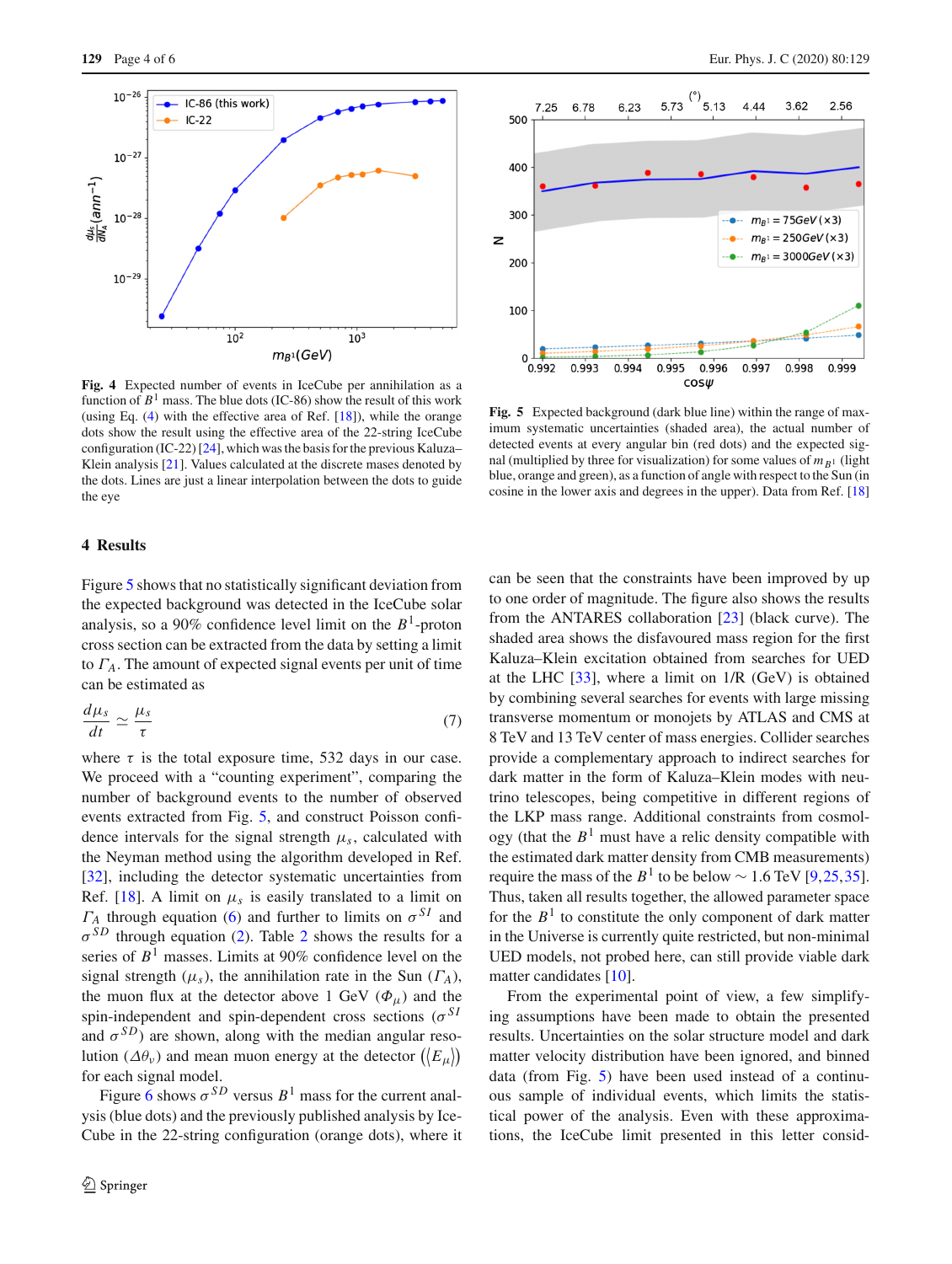<span id="page-4-9"></span>Table 2 90% confidence level upper limits on the signal, the annihilation rate in the Sun, the muon flux at the detector above 1 GeV and the spin independent and spin dependent  $B<sup>1</sup>$ -proton cross sections for

several values of the  $B<sup>1</sup>$  mass. The last two columns show the median angular resolution and the muon mean energy at the detector

| $m_{B^1}$ (GeV) | $\mu_s$ | $\Gamma_A$ (ann s <sup>-1</sup> ) | $\Phi_{\mu}$ (km <sup>-2</sup> year <sup>-2</sup> ) | $\sigma^{SI}$ (cm <sup>2</sup> ) | $\sigma^{SD}$ (cm <sup>2</sup> ) | $\Delta\theta_\nu$ (°) | $\langle E_\mu \rangle$ (GeV) |
|-----------------|---------|-----------------------------------|-----------------------------------------------------|----------------------------------|----------------------------------|------------------------|-------------------------------|
| 25              | 907.6   | $8.3 \times 10^{24}$              | $2.0 \times 10^{4}$                                 | $5.1 \times 10^{-41}$            | $6.0 \times 10^{-39}$            | ± 18.1                 | 6.8                           |
| 50              | 186.7   | $1.3 \times 10^{23}$              | $1.1 \times 10^{3}$                                 | $1.4 \times 10^{-42}$            | $2.8 \times 10^{-40}$            | ±7.5                   | 13.3                          |
| 75              | 111.8   | $2.0 \times 10^{22}$              | $3.5 \times 10^{2}$                                 | $3.4 \times 10^{-43}$            | $9.3 \times 10^{-41}$            | ± 5.1                  | 19.3                          |
| 100             | 114.0   | $8.6 \times 10^{21}$              | $2.5 \times 10^{2}$                                 | $2.0 \times 10^{-43}$            | $6.7 \times 10^{-41}$            | ± 5.3                  | 25.8                          |
| 250             | 80.5    | $8.9 \times 10^{20}$              | 98                                                  | $7.1 \times 10^{-44}$            | $4.0 \times 10^{-41}$            | ± 3.6                  | 54.7                          |
| 500             | 73.1    | $3.5 \times 10^{20}$              | 76                                                  | $8.3 \times 10^{-44}$            | $6.3 \times 10^{-41}$            | ± 2.9                  | 88.0                          |
| 700             | 72.2    | $2.7 \times 10^{20}$              | 73                                                  | $1.1 \times 10^{-43}$            | $9.4 \times 10^{-41}$            | ± 2.7                  | 107.6                         |
| 900             | 71.8    | $2.4 \times 10^{20}$              | 71                                                  | $1.6 \times 10^{-43}$            | $1.4 \times 10^{-40}$            | ± 2.6                  | 117.1                         |
| 1100            | 71.5    | $2.2 \times 10^{20}$              | 71                                                  | $2.1 \times 10^{-43}$            | $1.9 \times 10^{-40}$            | ± 2.5                  | 126.9                         |
| 1500            | 71.4    | $2.0 \times 10^{20}$              | 71                                                  | $3.4 \times 10^{-43}$            | $3.2 \times 10^{-40}$            | ± 2.4                  | 135.1                         |
| 3000            | 71.3    | $1.8 \times 10^{20}$              | 70                                                  | $1.2 \times 10^{-42}$            | $1.1 \times 10^{-39}$            | ± 2.4                  | 148.3                         |
| 4000            | 71.2    | $1.8 \times 10^{20}$              | 70                                                  | $2.0 \times 10^{-42}$            | $2.0 \times 10^{-39}$            | $\pm 2.3$              | 150.3                         |
| 5000            | 71.2    | $1.8 \times 10^{20}$              | 71                                                  | $3.1 \times 10^{-42}$            | $3.1 \times 10^{-39}$            | ± 2.4                  | 151.5                         |



<span id="page-4-10"></span>**Fig. 6** 90% confidence level upper limit on the spin-dependent  $B^1$ proton scattering cross section as a function of  $B<sup>1</sup>$  mass. Blue curve (IC-86): this work. Orange curve (IC-22): previous IceCube limit on LKP cross section from the 22-string IceCube configuration [\[21\]](#page-5-4). Black line: limits from ANTARES [\[23\]](#page-5-5). Limits from IceCube have been evaluated at the discrete masses denoted by the dots. Lines are just a linear interpolation between the dots to guide the eye. The shaded area represents the disfavoured region (at 95% confidence level) on the mass of the LKP from the LHC [\[33](#page-5-16)]

erably improves over those published in Refs. [\[21](#page-5-4)] and [\[23](#page-5-5)].

**Data Availability Statement** This manuscript has no associated data or the data will not be deposited. [Authors' comment: This article is based on data presented in Ref. [\[19](#page-5-18)].]

**Open Access** This article is licensed under a Creative Commons Attribution 4.0 International License, which permits use, sharing, adaptation, distribution and reproduction in any medium or format, as long as you give appropriate credit to the original author(s) and the source, provide a link to the Creative Commons licence, and indicate if changes were made. The images or other third party material in this article are included in the article's Creative Commons licence, unless indicated otherwise in a credit line to the material. If material is not included in the article's Creative Commons licence and your intended use is not permitted by statutory regulation or exceeds the permitted use, you will need to obtain permission directly from the copyright holder. To view a copy of this licence, visit [http://creativecomm](http://creativecommons.org/licenses/by/4.0/) [ons.org/licenses/by/4.0/.](http://creativecommons.org/licenses/by/4.0/)

Funded by SCOAP<sup>3</sup>.

## **References**

- <span id="page-4-0"></span>1. K. Garrett, G. Duda, Dark matter: a primer. Adv. Astron. **2011**, 968283 (2011)
- <span id="page-4-1"></span>2. G. Bertone, D. Hooper, J. Silk, Particle dark matter: evidence, candidates and constraints. Phys. Rep. **405**, 279 (2005)
- <span id="page-4-2"></span>3. T. Kaluza, Zum Unittatsproblem der Physik. Sitzungsber. Preuss. Akad. Wiss. Berlin (Math. Phys.) **1921**, 966 (1921) [Int. J. Mod. Phys. D **27**(14), 1870001 (2018)]
- <span id="page-4-3"></span>4. O. Klein, Quantum theory and five-dimensional theory of relativity. Z. Phys. **37**, 895 (1926)
- <span id="page-4-4"></span>5. H.C. Cheng, J.L. Feng, K.T. Matchev, Kaluza–Klein dark matter. Phys. Rev. Lett. **89**, 211301 (2002)
- <span id="page-4-8"></span>6. D. Hooper, G.D. Kribs, Probing Kaluza–Klein dark matter with neutrino telescopes. Phys. Rev. D **67**, 055003 (2003)
- 7. G. Servant, T.M.P. Tait, Is the lightest Kaluza–Klein particle a viable dark matter candidate? Nucl. Phys. B **650**, 391 (2003)
- 8. D. Hooper, S. Profumo, Dark matter and collider phenomenology of universal extra dimensions. Phys. Rep. **453**, 29 (2007)
- <span id="page-4-11"></span>9. M. Blennow, H. Melbeus, T. Ohlsson, Neutrinos from Kaluza– Klein dark matter in the Sun. JCAP **1001**, 018 (2010)
- <span id="page-4-5"></span>10. T. Flacke, D.W. Kang, K. Kong, G. Mohlabeng, S.C. Park, Electroweak Kaluza–Klein dark matter. JHEP **1704**, 041 (2017)
- <span id="page-4-6"></span>11. A. Freitas, U. Haisch, Anti-B  $\rightarrow$  X(s) gamma in two universal extra dimensions. Phys. Rev. D **77**, 093008 (2008)
- <span id="page-4-7"></span>12. U. Haisch, A. Weiler, Bound on minimal universal extra dimensions from anti-B  $\rightarrow$  X(s)gamma. Phys. Rev. D 76, 034014 (2007)